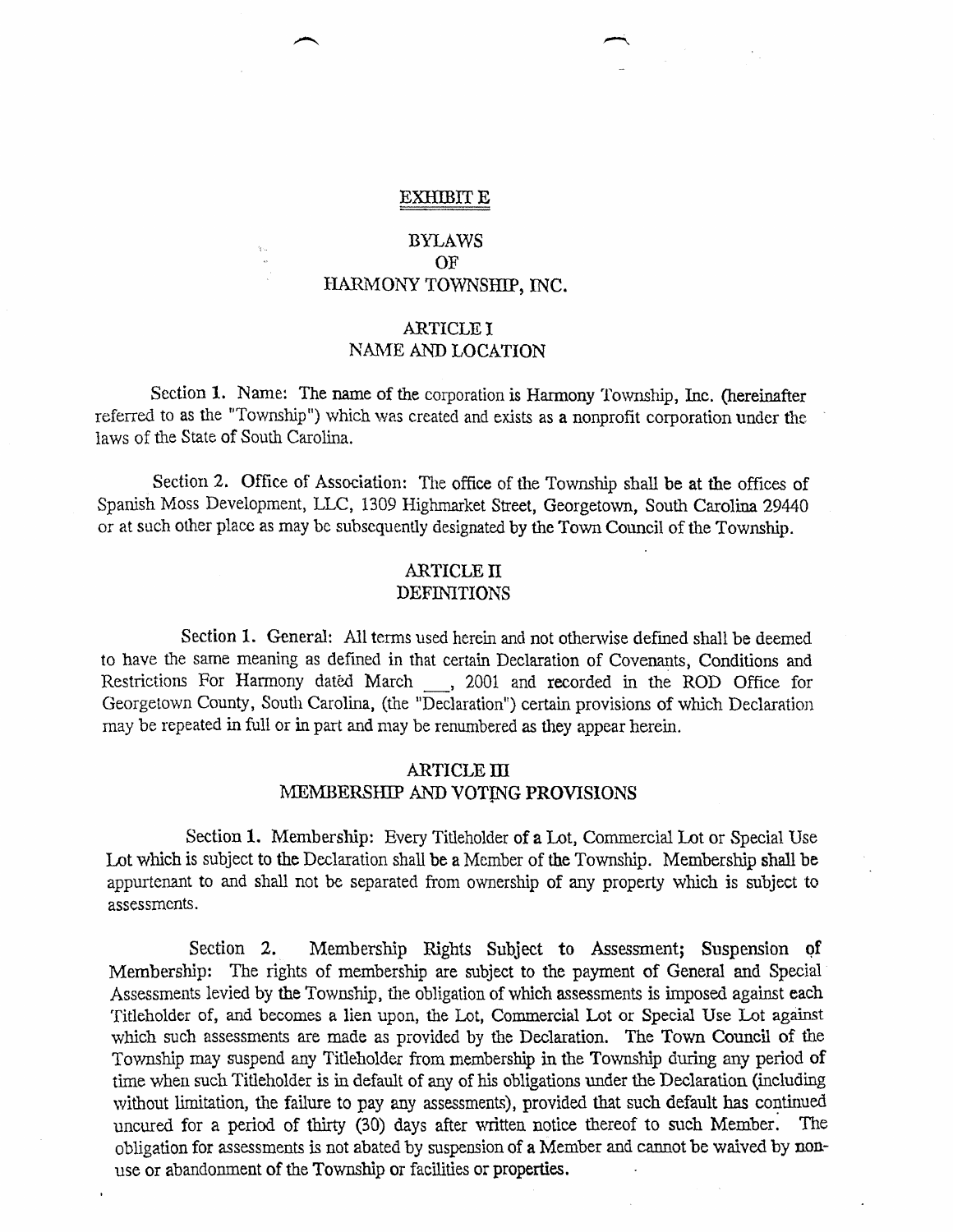Section 3. Voting Rights: The Township shall have four classes of voting membership.

Class A: Class A Members shall be all Lot Titleholders (including the Founder). A Class A Member shall be entitled to one vote for each Lot which he owns. If a dwelling unit is consintcted on more than one Lot, the Titleholder shall have one vote for the dwelling unit and one additional vote for each other Lot comprising a part of the total consolidated home or building site.

Class B: Class B Members shall be all those Commercial Lot Titleholders (including the Founder) of platted and conveyed Commercial Lots. A Class B Member shall be entitled to one vote for each \$100 in General Assessments paid to the Township rounded to the nearest whole number.

Class C: Class C Members shall be all those Special Use Lot Titleholders (including the Founder) of Special Use Lots. A Class C Member shall be entitled to one vote for each \$100 in General Assessments paid to the Township rounded to the nearest whole number, but not less than one vote.

Class D: The Class D Member shall be the Founder, its successors and assigns. The Class D Member shall have special voting rights in the Township by which it shall be entitled to the sarne number of votes as are cumulatively held by thc regular Titleholders, plus one. Said Class E voting rights shall terminate as set forth in the Declaration. Notwithstanding the above, the Founder reserves the right to terminate its Class D membership at its sole election at an earlier date.

### **ARTICLE IV** MEETING OF MEMBERS

Section 1. Annual Meeting: Meetings of the Members shali be held at the Property, or at such other place as may be designated by the Town Council, and shall occur at least once a year. An annual meeting of the Members shall be held on a day and time as determined by the Town Council, to be designated in the notice of the meeting.

Section 2. Membership Special Meetings: Special meetings of the Members for any purpose may be called at any time by the President, Secretary or Treasurer or by any two or more Members of the Town Council or upon written request of members holding one-fourth of the total votes of the Township.

Section 3. Notice: Notice of any meetings shall be given to the Members by the Secretary. Notice may be given to each Member either personaliy or by sending a copy of the notice through the mail, postage thereon fully prepaid to his address appearing on the books of tbe Township. Each Member shall register his address with the Secretary and notices of meetings shall be mailed to such address. Notice of any meeting, regular or special, shall be mailed not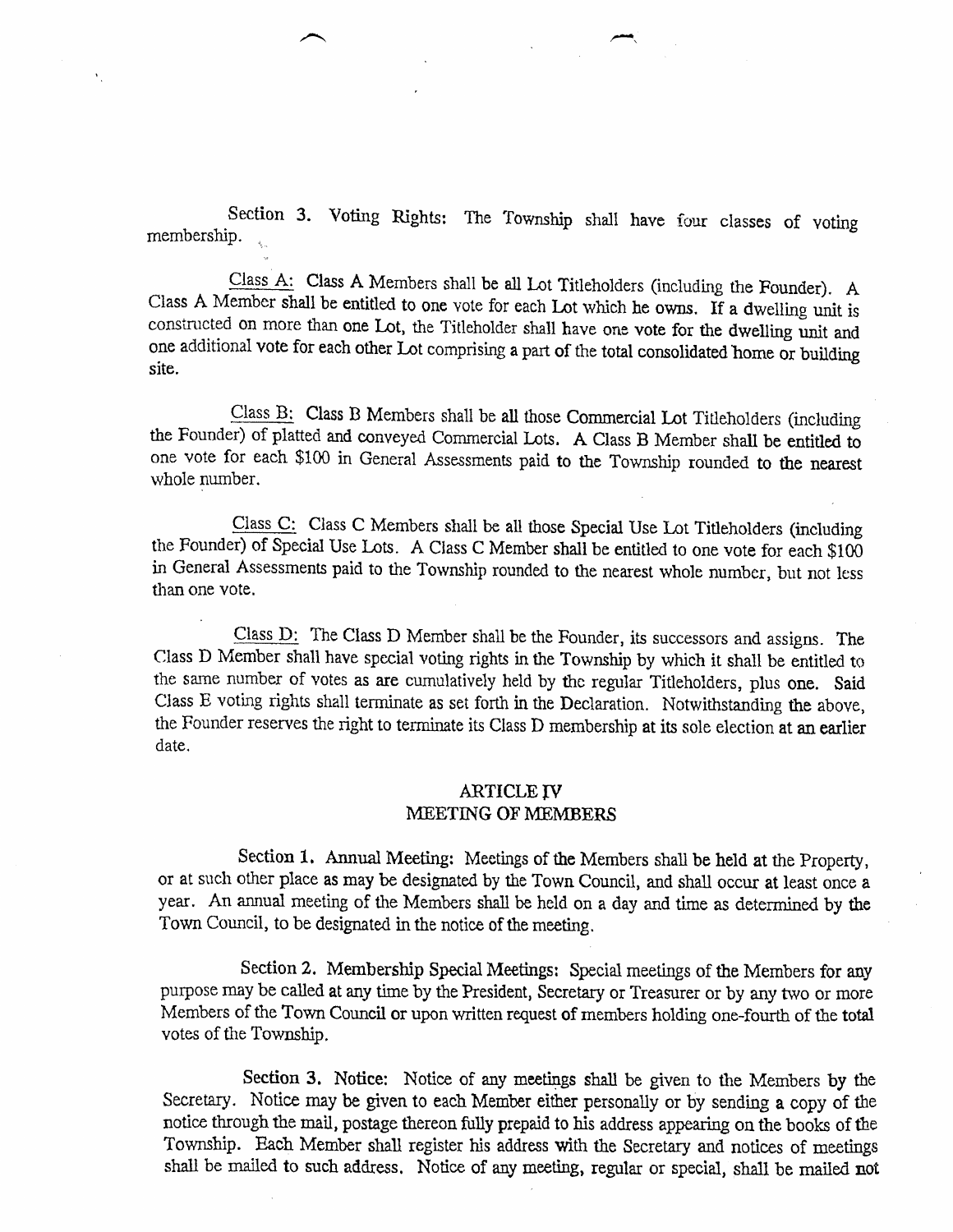$\overline{f}$ 

more than forty-five (45) days, and not less than ten (10) days in advance of the meeting and shall<br>set forth in general the nature of the business to be transacted; provided, however, that if the<br>business of any meeting s

Notwithstanding anything contained in this Notice section, Article IV, Section 3 to the contrary, in the event there are subordinate associations created at Harmony, the Town Council has satisfied its obligations of notice

The Town Council of the Township shall have the power and the authority to grant<br>temporary and permanent licenses for access and use of certain properties within Harmony,<br>including without limitation any and all boat ramps

Section 4. Informal Action by Members: Any action required or permitted by law to be taken at a meeting of the Members of the Township may be taken without a meeting if a consent in writing setting forth the action so take Township, which consent shall be filed with the Secretary of the Township as part of the Township records.

Section 5. Quorum Required for Any Action Authorized at Regular or Special Meetings of the Township: The quorum required for any action which is subject to a vote of the Members at a meeting of the Township shall be as fol

The first time a meeting of the Members of the Township is called to vote on a particular action, the presence at the meeting of Members or proxies entitled to cast fifty-one  $(51%)$  per cent of the total vote of the membership shall constitute a quorum. If the required qu0rum is not present at any such meeting, a second meeting may be called subject to the giving of proper notice and there shall be no quorum requirement for such second meeting.

Section 6. Manner of Acting: Unless otherwise provided herein or the Declaration, a majority of the total votes cast in person or by proxy at a duly called meeting of the Township shall be the vote reguired to adopt and make decisions.

#### ARTICLE V PROXIES

Section 1. Voting by Proxy. Each Member entitled to vote may vote in person or by proxy at all meetings of the Township.  $\frac{1}{2}$  and the Homelian to Yote may vote

Section 2. Proxies. All proxies shall be executed in writing by the Member or by his duly authorized attorney-in-fact and filed with the Secretary. Unless a proxy otherwise states, it shall be deemed to confer the authority to execute consents and waivers and to exercise the right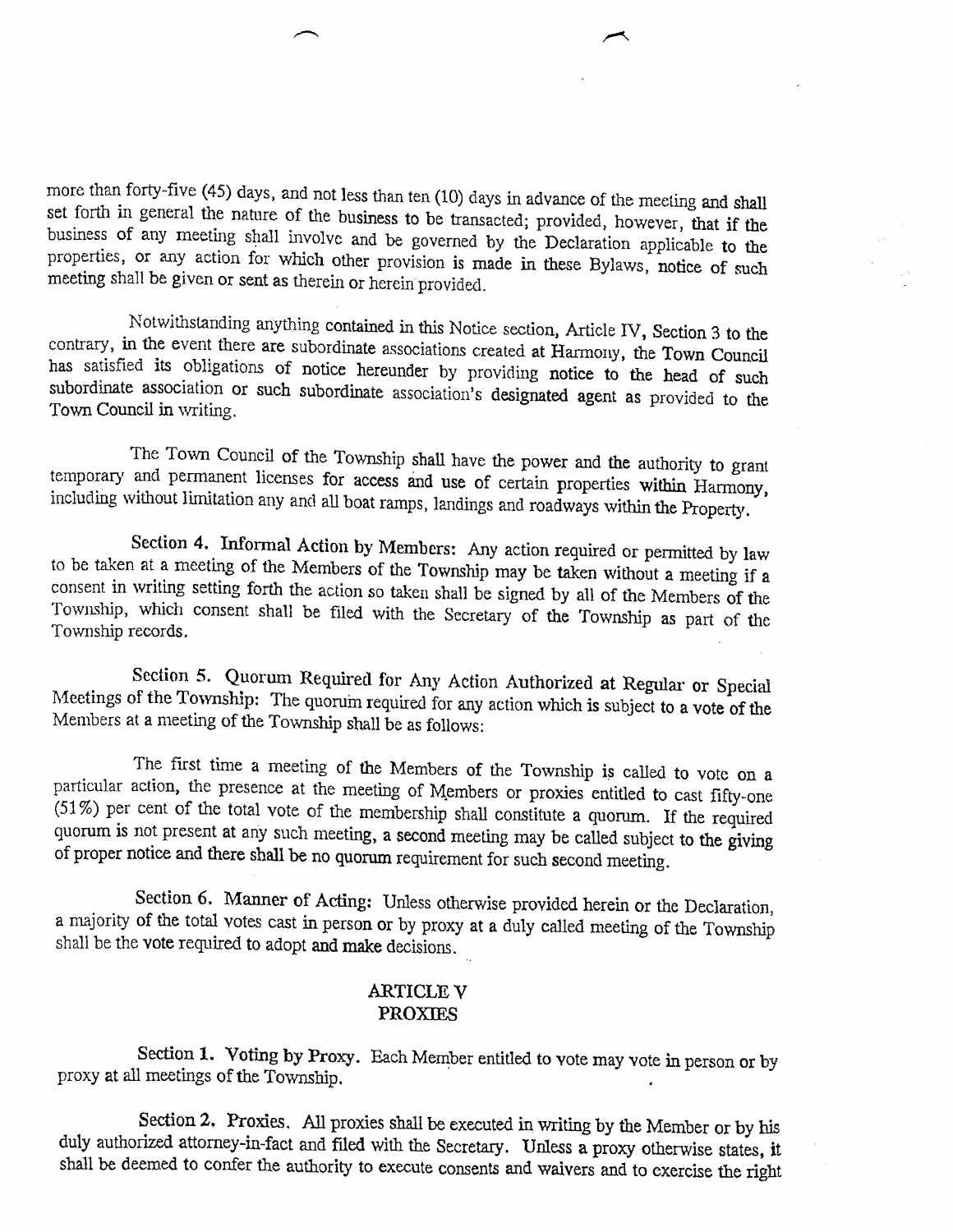sxamine the books and records of the Township. No proxy shall extend beyond the date af the eting for which it is given unless such meeting is adjourned to a subsequent date.

## ARTICLE VI TOWN COUNCIL

Section 1. General Powers: The Township shall be governed and the business and fairs of the Township shall be managed by a Town Council. The Town Council members need t be Members of the Township.

Section 2. Number and Tenure: The Town Council shall initially consist of three ) members appourted by the Founder and in subsequent years may be increased to such number the Town Council deems appropriate, Beginning with the frst anrrual meeting of the wnship, the Founder shall elect one Council member for a term of one year and two Council embers for a term of two years and at each annual meeting thereafter, the Members shall elect on majority vote one Council member for a term of two years. Provided, however, the Town puncil shall be selected by the Founder, however, until the termination of its Class D voting chts. The Town Council members selected by the Founder need not be Members of the Town :uncil.

Section 3. Vacancies. Vacancies in the Town Council shall be filled by the majority ' the remaining Council members, and any such appointed Council member shall hold office rtil his successor is elected by the Mernbers, who may make such election at the next arrnual eeting of the Members or at any special meeting duly called for that purpose; provided, )wever, such vacancy shall be filled by the Founder until the terrnination of its Ciass D voting ghts.

Section 4. Annual Meetings: Annual meetings of the Town Council shall be held amediately following the annual meeting of the Township. The Town Council may provide by rsolution the time and place for the holding of additional regular meetings of the Council.

Section 5. Special Meetings: Special meetings of the Town Council may be called y or at the request of the President or any two Council members by giving notice thereof to the rembers of the Town Council as provided herein

Section 6. Notice: When notice of any meeting of the Town Council is required, uch notice shall be given at least four (4) days previous to zuch meeting by written notice elivered personally or sent by mail to each Council member at his address as shown on the ecords of the Township. Any Council member may waive notice of any meeting before or after he time of the meeting stated therein and attendance of a Council member at any meeting shall onstituie a waiver of notice of such meeting except where a Council member attends a meeting

the express purpose of objecting to the transaction of any business because the meeting is not awfully called or convened. Neither the business to be transacted at, nor the purpose of, any egular or special meeting of the Council need be specified in the notice or waiver of notice of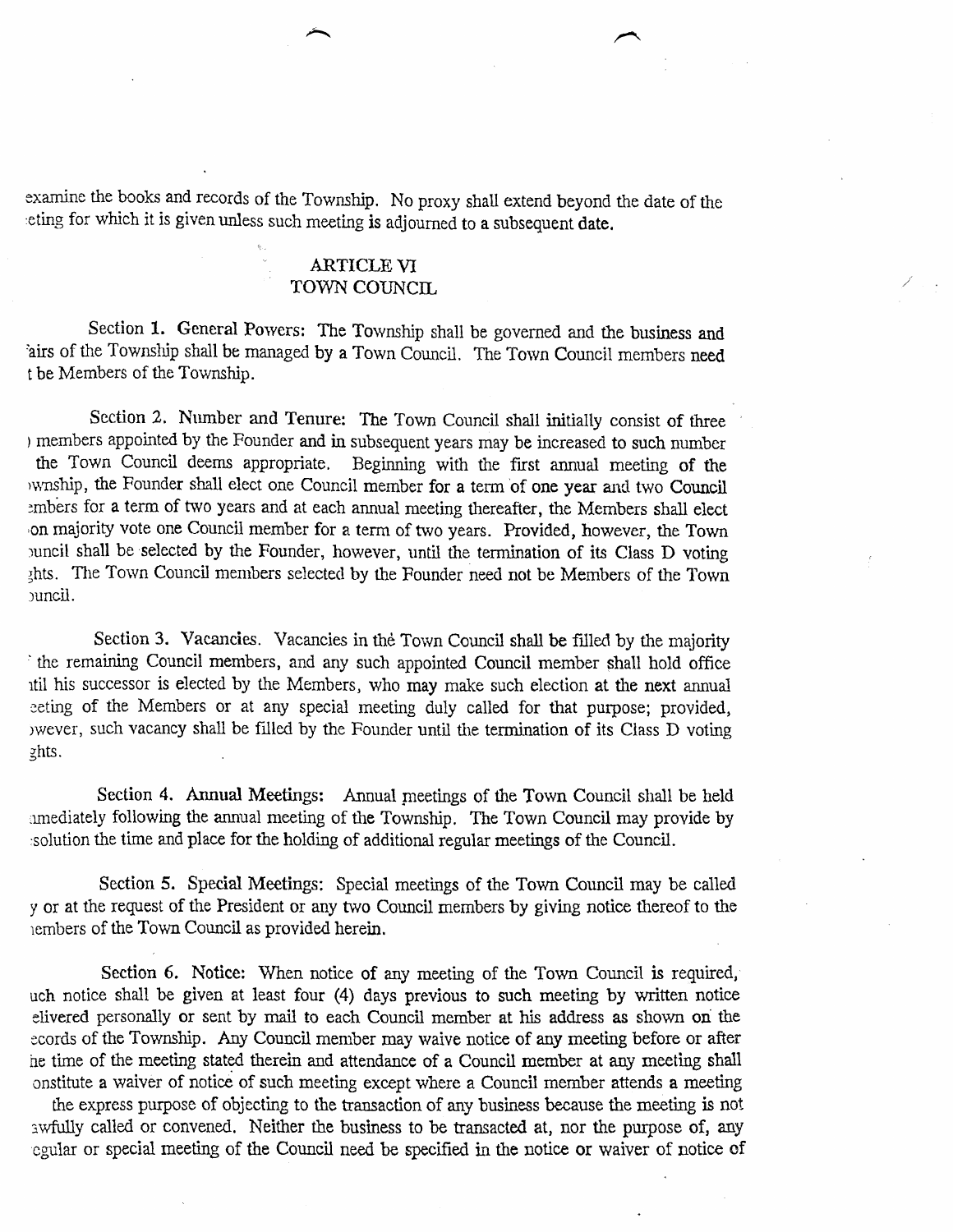such meeting, unless specifically required by law, the Articles of Incorporation, these Bylaws or the Declaration.

Section 7. Quorum: A majority of the Town Council shall constitute a quorum for the transaction of business at any meeting of the Town Council.

Section 8. Manner of Acting: The act of a majority of the Council members present at a meeting at which a quorum is present shall be the act of the Town Council.

Section 9. Compensation: Council members as such shall not receive any stated salaries for their services, but by resolution of the Town Council, any Council member may be reimbursed for his actual expenses incurred in the performance of his duties as Council member.<br>Nothing herein contained shall be construed to preclude any Council member from serving the Township in any other capacity and

Section 10. Informal Action by Council members: Any action required or permitted by law to be taken at a meeting of Council members may be taken without a meeting if a consent in writing setting forth the action so taken shall be signed by a majority of the Council members, which consent shall be filed with the Secretary of the Township as part of the Township's records.

Section 11. Removal of Council members: Any Council member other than one selected by the Founder may be removed from the Town Council, with or without cause, by <sup>a</sup> majority vote of the Members of the Township, and a successor may then and there be elected to fill the vacancy thus created or the vacancy may be filled by the Town Council.

# ARTICLE VII POWERS AND DUTIES OF THE TOWN COUNCIL

Section 1. Powers: The Town Council shall have power to:

(a) adopt and publish rules and regulations governing the use of the Commons and the conduct of the Members, their lessees or guests, and to establish penalties for the infraction of such rules and regulations;

(b) suspend the voting rights of a Member and his right to use the Commons during any period in which such Member shall be in default in the payment of any assessment levied by the Torvnship. Such rights may also be suspended after notice and hearing, for a period not to exceed sixty (60) days, for infraction of published rules and regulations;

(c) employ a manager, an independent contractor, or such other employees as they deem necessary, and to prescribe their duties;

(d) to grant utility and ingress/egress easements on, over and across the Commons of the Township as provided in the Declaration;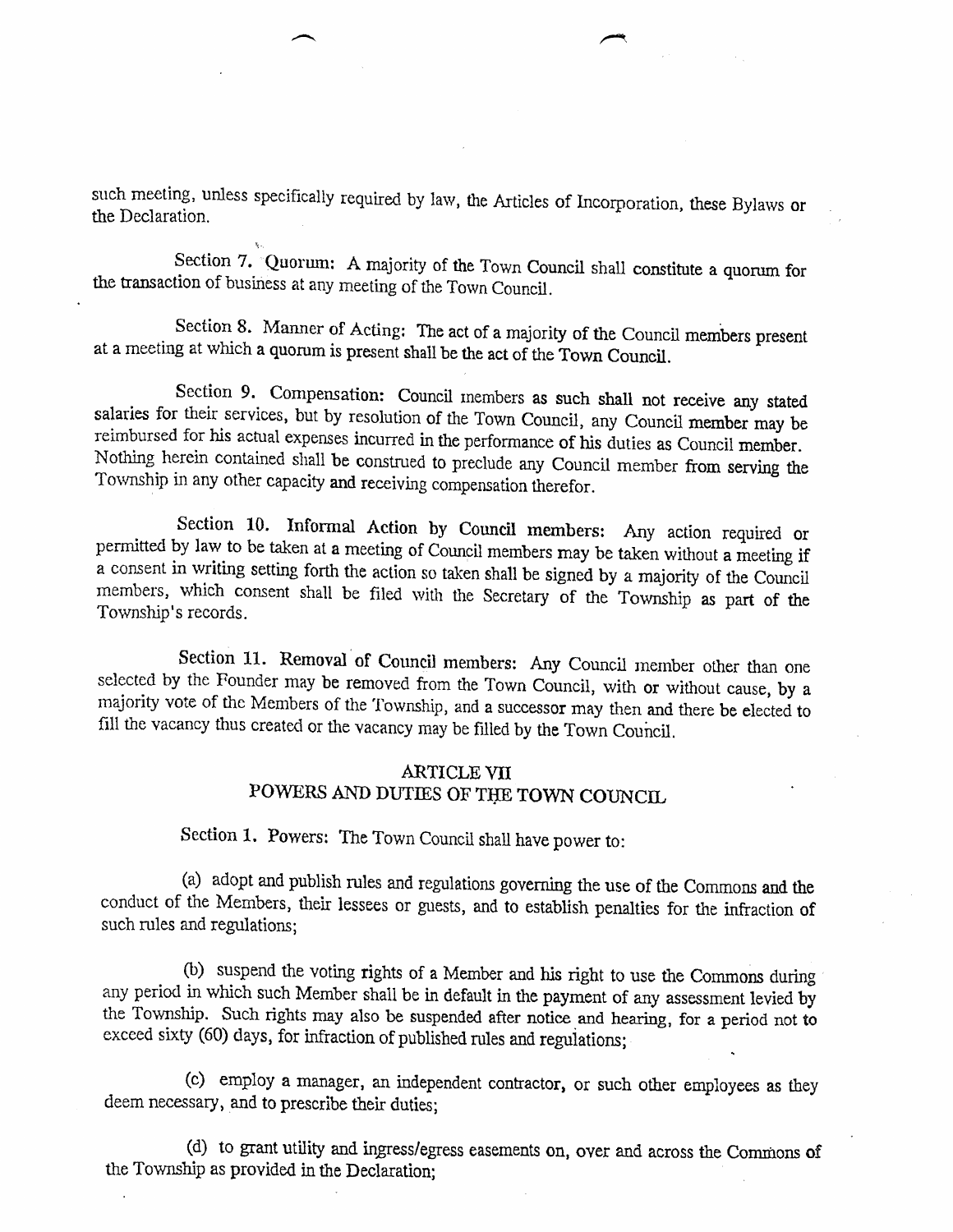(e) to sell, trarxfer and convey portions of the Commons without a vote of the thers of the Township in order to (i) correct errors or mistakes in deeds or easements to or . the Township; or (ii) to divest the Township of properties which are not necessary for the tions and services which the Township is authorized to carry out and deliver.

(f) exercise on behalf of the Township all other powers, duties and authority vested in elegated to the Township as set forth in the Declaration and not reserved to the membership ther provisions of these Bylaws, the Articles of Incorporation, or the Declaration;

Section 2. Duties: It shall be the duty of the Town Council to:

(a) cause to be kept a complete record of all its acts and corporate affairs, have the :e available for impection at the offices of the Towrxhip, and present. a statement thereof to the mbers at the annual meeting of the Members or any special meeting when such statement is rested in writing by one-fourth (1/4th) vote of the Members who are entitled to vote;

(b) supervise all officers, agents and employees of the Township, and see that their ies are properly performed;

(c) perform all duties set forth in the Declaration, including without limitation:

ierwise;

(2) to send written notice of all assessments to every Titleholder subject

(1) frx and ievy the amounts of all assessments, annual, special or

#### ereto;

(3) in the discretion of the Council, foreclosing the lien against any operty for which assessments are not paid within thirty (30) days after the due date or bringing  $\frac{1}{2}$  action at law against the Titleholder personally obligated to pay the same;

(4) issuing or causing an appropriate offtcer to issue, upon demand by ay person, a certificate setting forth whether or not any assessment has been paid. A reasonable harge may be made by the Town Council for the issuance of these certificates. If a certificate tates an assessment has been paid, such certificate shall be conclusive evidence of such payment;

(5) causing the Commons to be maintained or repaired; and

(d) procure and maintain adequate liability and hazard insurance on property owned or ansed by the Township; and

(e) cause all officers or empioyees having fiscal resporsibilities to be bonded, as the Council may deem appropriate; to provide Council members and offices liability insurance, errors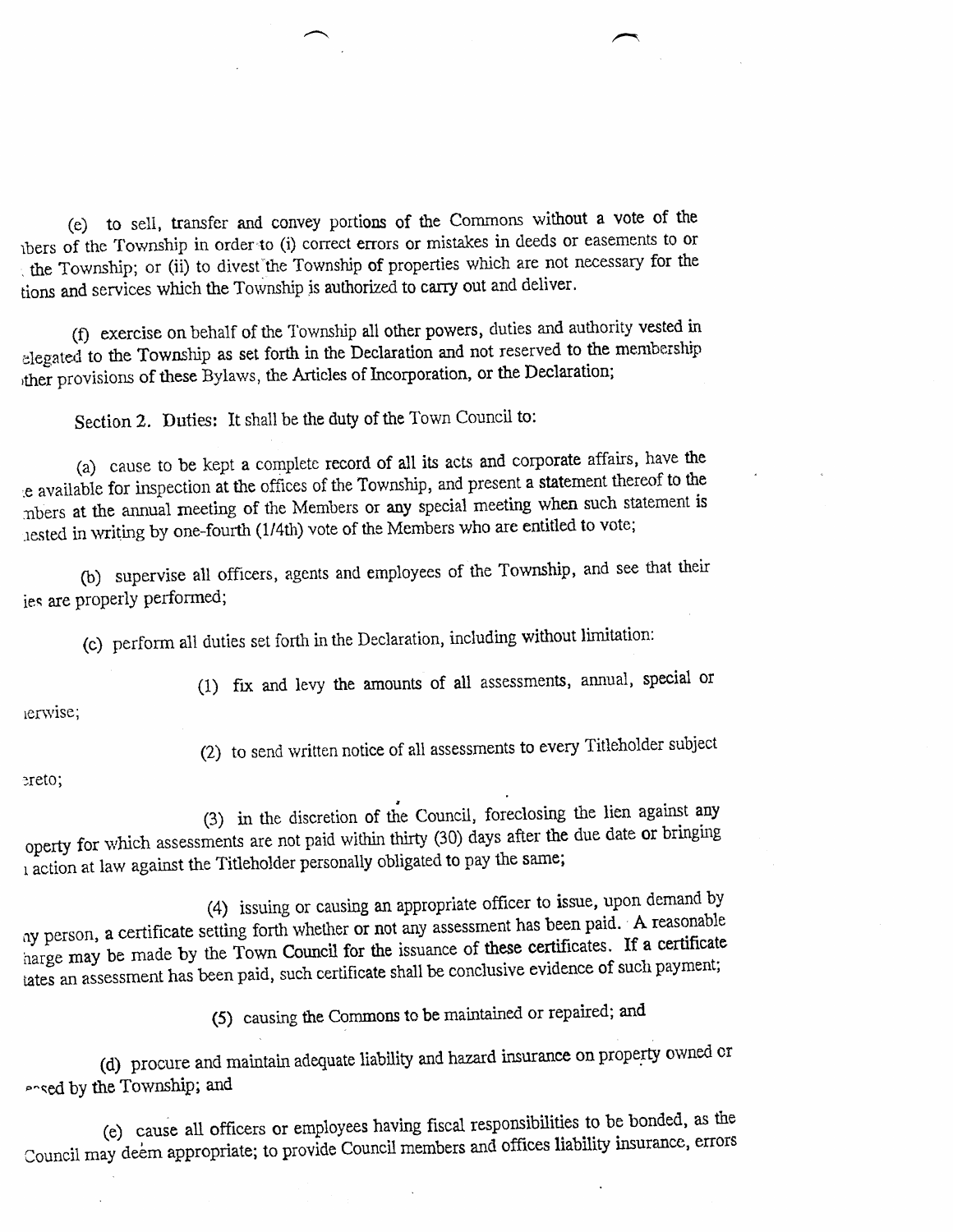and omission insurance or similar insurance for officers and Council members as it may deem appropriate;

1.

(f) to cause the Commons and facilities to be maintained, replaced or improved and properly landscaped;

G) to prepare an annual budget for the Township outlining anticipated receipts and expenses for the following fiscal year;

(h) to carry out the reconstruction of the Commons' improvements after casualty, and to carry out the further improvement af such Commons;

(i) to acquire, operate, lease, manage and otherwise trade and deal with property, real and personal, including the Commons as may be necessary or convenient in the operation and management of the Township;

0) to enforce by legal means the provisions of the Articles of Incorpotation, the Declaration, and the Bylaws of the Township and the regulations promulgated by the Council;

(k) to pay all taxes and assessments which are liens against any part of the Commons or other property, real or personal, belonging to the Township;

(i) to pay all costs of power, water and sewer and other utility seryices rendered to the Township and not billed to the Titleholders;

(m) to borrow money on behalf of the Township and to pledge/mortgage the property of the Township as security for such loan(s);

(n) to exercise for the Township all powers, duties and authority vested in or delegated to the Township by the Declaration and not reserved to the membership by other provisions of these Bylaws or the Articles of Incorporation.

### **ARTICLE VIII OFFICERS**

Section l. Officers: The officers of the Towrship shall be a President, one or more Vice presidents (the number thereof to be deterrnined by the Town Council), a Secretary and <sup>a</sup> Treasurer. The Town Council may elect such other officers, including one or more Assistant Secretaries and one or more Assistant Treasurers, as it shall deem desirable, such officers to have the Authority and to perform the duties prescribed from time to time by the Town Council. Any two (2) or more offices may be held by the same person except the offices of President and Secretary. The President shall be a member of the Town Council member of the Township. Other officers may be, but need not be, Council members of the Township.